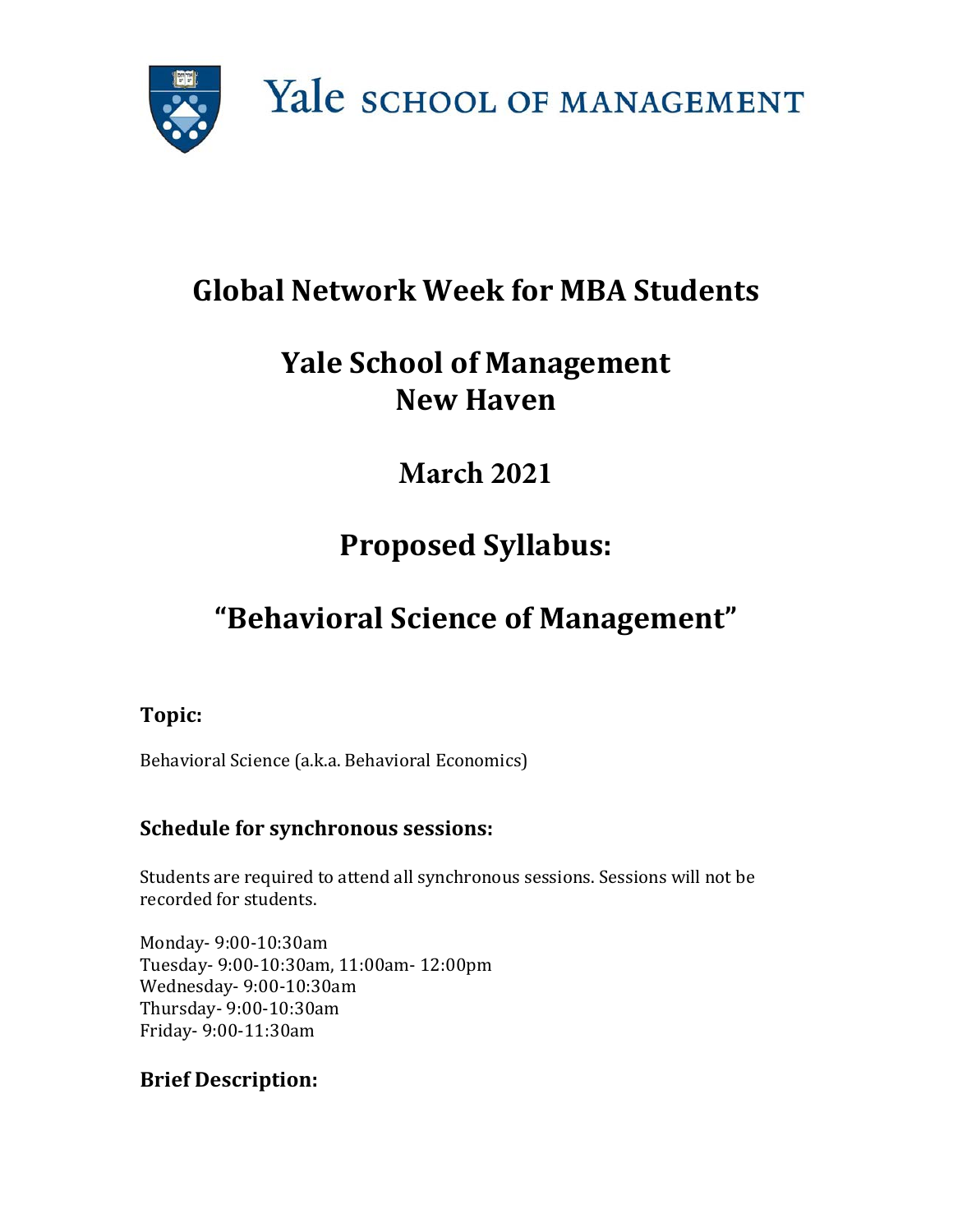There is a growing recognition that consumers, managers, employees, investors and others behave in ways that violate our assumptions about rational behavior. Effective leaders take these behavioral tendencies into account. This module will explore various types of behavioral tendencies and their consequences for management.

#### **Content Outline:**

Lead your organization informed by new ways of thinking about consumers based on the latest behavioral science research—uncovering the real drivers of consumer choice.

- Recognize the different drivers—beliefs and goals—that underlie your consumers' brand and product choices.
- Dive deep into how your consumers' brains work in intuitive and reflective ways.

Develop a deep understanding of how behavioral economics can immediately help solve pressing business challenges.

- Engage with consumers along the decision journey armed with a deeper understanding of what the choices they're making along the way.
- Discover a behavioral economics approach to framing value to better communicate the benefits of a product or experience.
- Learn how key points associated with consumers' memory—like peak moments and duration—can influence their experience.

Champion a culture of experimentation throughout your organization based on testand-learn theory and practice.

- Rethink your consumer-research practice by integrating behavioral understanding with the traditional and non-traditional methodologies you've been using.
- Practice a test-and-learn approach on your firm's own most pressing research questions.

### **Lead Faculty:**



**Nathan Novemsky Professor of Marketing**